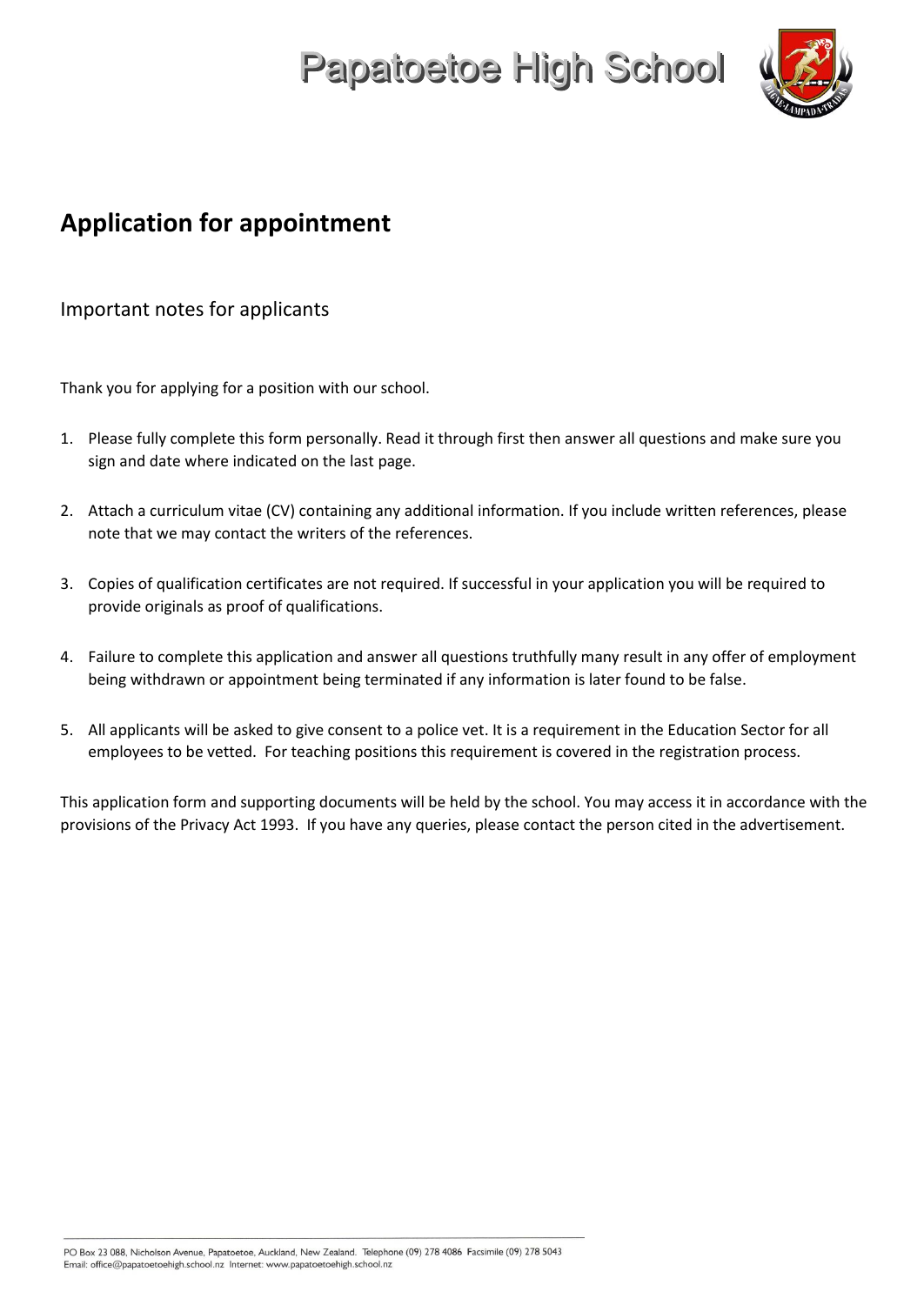

| Position applied for:                                                                                                                        |                        |                            |  |
|----------------------------------------------------------------------------------------------------------------------------------------------|------------------------|----------------------------|--|
|                                                                                                                                              |                        |                            |  |
| Tick one:                                                                                                                                    |                        |                            |  |
| $Mrs$ $\bigcirc$ $Ms$ $\bigcirc$<br>Mr $\bigcap$                                                                                             | Miss $\bigcirc$        | Other preferred title: ___ |  |
| Surname/Family name:                                                                                                                         | First names (in full): |                            |  |
|                                                                                                                                              |                        |                            |  |
| Are you known by any other name(s)? (If yes, please provide below.) Yes $\bigcirc$                                                           |                        | No                         |  |
| Maiden name (if applicable).                                                                                                                 |                        |                            |  |
|                                                                                                                                              |                        |                            |  |
| Full postal address:                                                                                                                         |                        |                            |  |
|                                                                                                                                              |                        |                            |  |
|                                                                                                                                              |                        |                            |  |
| Email address:                                                                                                                               |                        |                            |  |
|                                                                                                                                              |                        |                            |  |
| First doze<br>Covid 19 Vaccination Status(tick if applicable): Fully vaccinated<br>None<br>If "yes", name the doze and date of vaccinations: |                        |                            |  |
| First doze date:<br>Second doze date:<br>type:<br>type:                                                                                      |                        |                            |  |
| Contact telephone numbers:                                                                                                                   |                        |                            |  |
| Private:                                                                                                                                     | Mobile:                | <b>Business:</b>           |  |
| Teacher registration:                                                                                                                        |                        |                            |  |
| Number:                                                                                                                                      | Status:                | Expiry:                    |  |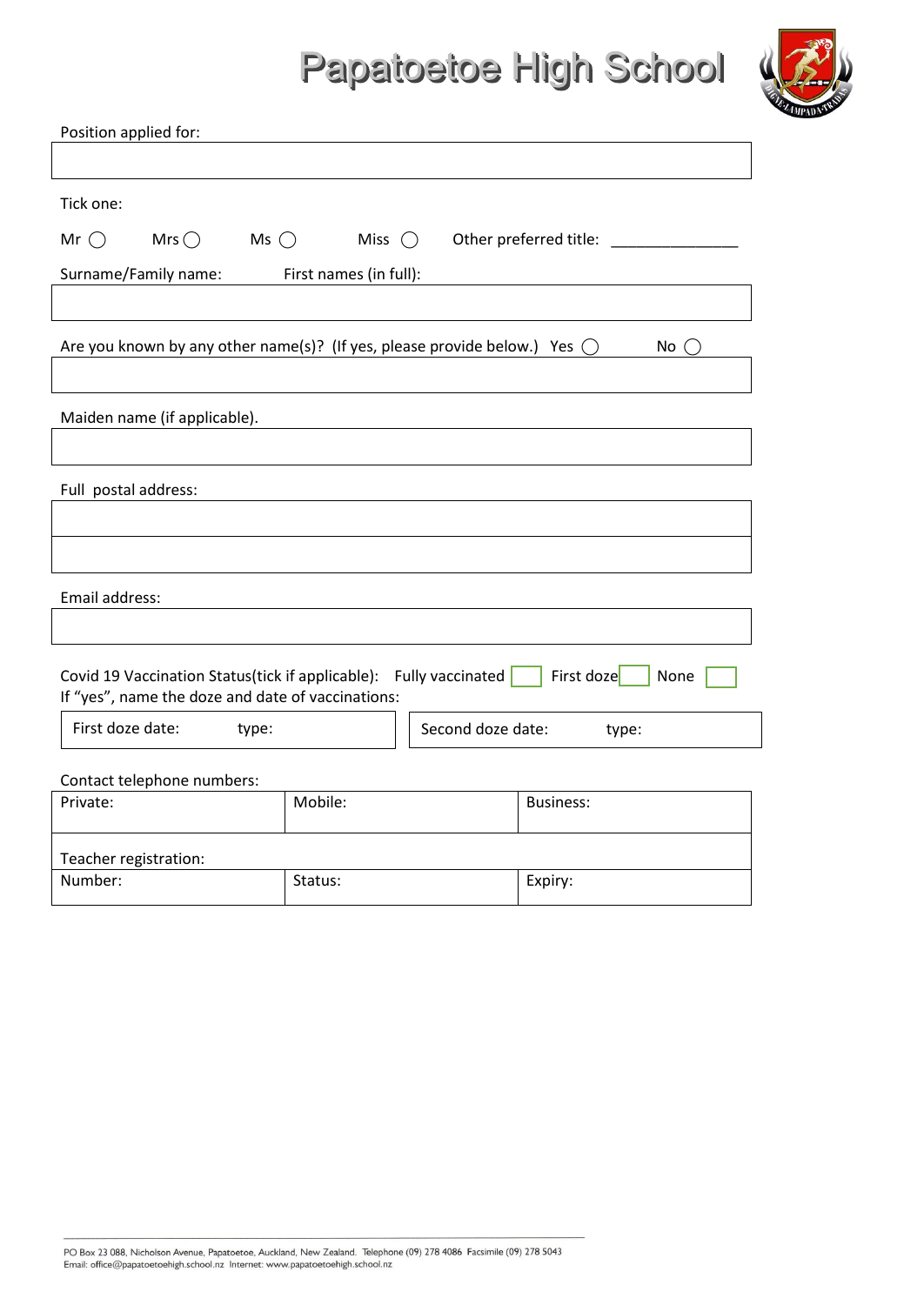Please tick as appropriate:

| Proof of identity and right to work check.<br>Shortlisted candidates being interviewed will need to provide two types of identification (one photo ID, eg<br>passport, New Zealand driver licence and the other a record ID, eg, birth certificate, bank statement, a bill). |                |               |  |
|------------------------------------------------------------------------------------------------------------------------------------------------------------------------------------------------------------------------------------------------------------------------------|----------------|---------------|--|
| Immigration information.<br>Are you a New Zealand citizen?                                                                                                                                                                                                                   | Yes $\bigcirc$ | No $\bigcirc$ |  |
| If not, do you have resident status, or                                                                                                                                                                                                                                      | Yes $\bigcirc$ | $No$ $()$     |  |
| a current work permit?                                                                                                                                                                                                                                                       | Yes $()$       | $No$ $()$     |  |
| Have you ever received a police diversion for an offence?<br>If 'yes' please detail:                                                                                                                                                                                         | Yes $\bigcap$  | $No$ $()$     |  |
| Have you ever been convicted of a driving offence which resulted in<br>temporary or permanent loss of licence, or imprisonment?                                                                                                                                              | Yes $\bigcap$  | No $\bigcirc$ |  |
| If "Yes", please detail:                                                                                                                                                                                                                                                     |                |               |  |
| Are you awaiting sentencing/currently have charges pending?<br>If "Yes" please state the nature of the conviction/cases pending:                                                                                                                                             | Yes $\bigcap$  | No $\bigcap$  |  |
| In addition to other information provided are there any other factors that<br>we should know to assess your suitability for appointment and ability to do<br>the job?<br>If "Yes" please elaborate:                                                                          | Yes $\bigcap$  | No $\bigcap$  |  |
| Have you ever been the subject of any concerns involving student safety?                                                                                                                                                                                                     | Yes $\bigcirc$ | $No$ $()$     |  |
| Have you had any injury or medical condition caused by gradual process<br>disease or infection, such as occupational overuse syndrome, stress or<br>repetitive strain injuries, which the tasks of this job may aggravate or<br>contribute to?<br>If "Yes", please detail:   | Yes $\bigcap$  | No()          |  |
|                                                                                                                                                                                                                                                                              |                |               |  |
| Do you have a current NZ driver licence?                                                                                                                                                                                                                                     | Yes $()$       | No $\bigcap$  |  |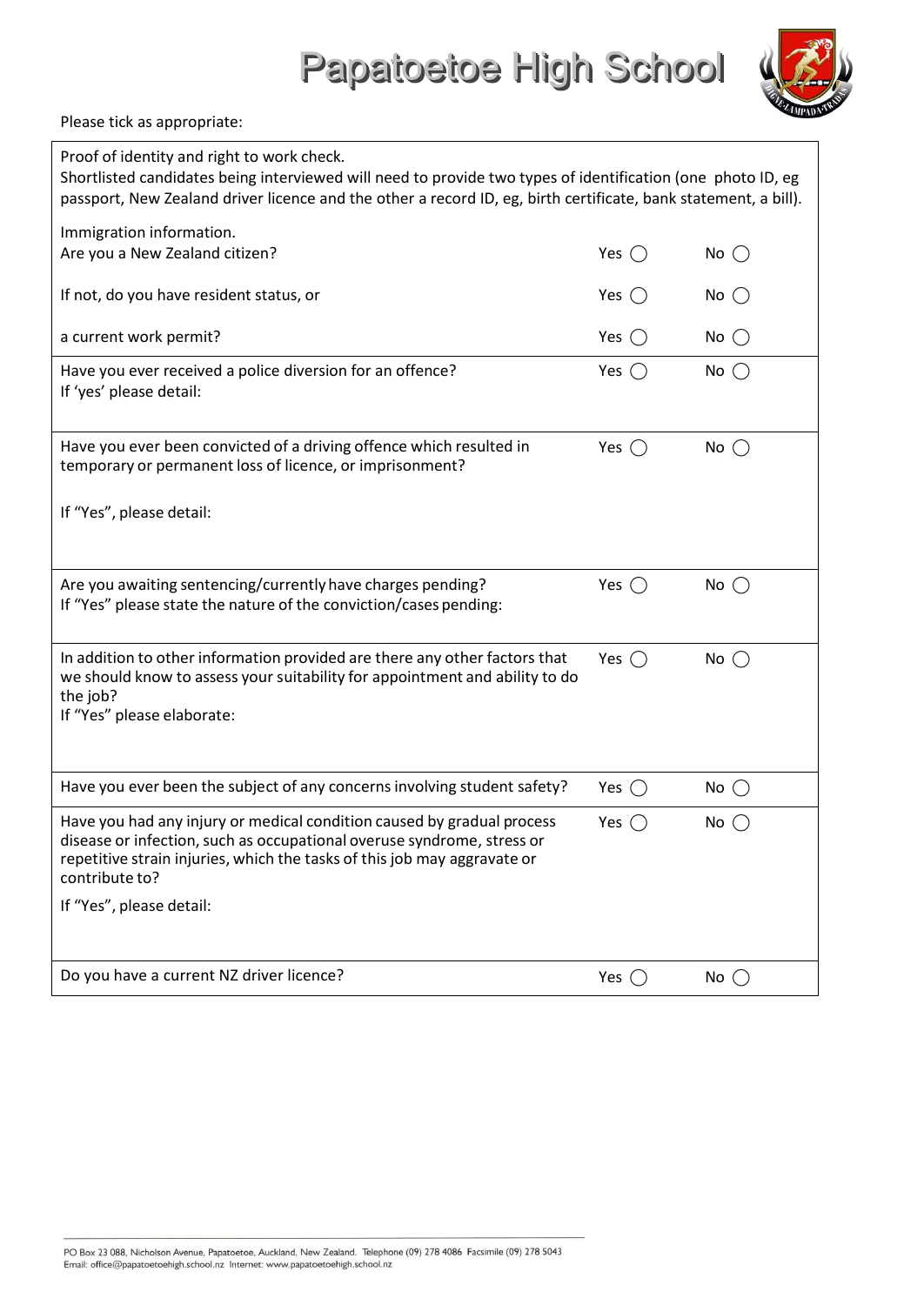

### **Educational qualifications**

|                                   | <b>NAME</b> | <b>LOCATION</b> | <b>NUMBER OF</b><br><b>YEARS</b><br><b>COMPLETED</b> | <b>HIGHEST QUALIFICATION</b><br><b>GAINED</b> |
|-----------------------------------|-------------|-----------------|------------------------------------------------------|-----------------------------------------------|
| Secondary school                  |             |                 |                                                      |                                               |
| Private training<br>establishment |             |                 |                                                      |                                               |
| Polytechnic                       |             |                 |                                                      |                                               |
| University                        |             |                 |                                                      |                                               |
| Other                             |             |                 |                                                      |                                               |

#### **Employment history**

Please list your work experience in your last five positions beginning with your most recent position held. If you were self-employed give details. If you have had more than five positions in the last five years please list them attach additional sheets if necessary.

| <b>PERIOD WORKED</b> | (please specify the EMPLOYER'S NAME<br>length of service) | <b>POSITION HELD</b> | <b>REASON FOR LEAVING</b> |
|----------------------|-----------------------------------------------------------|----------------------|---------------------------|
|                      |                                                           |                      |                           |
|                      |                                                           |                      |                           |
|                      |                                                           |                      |                           |
|                      |                                                           |                      |                           |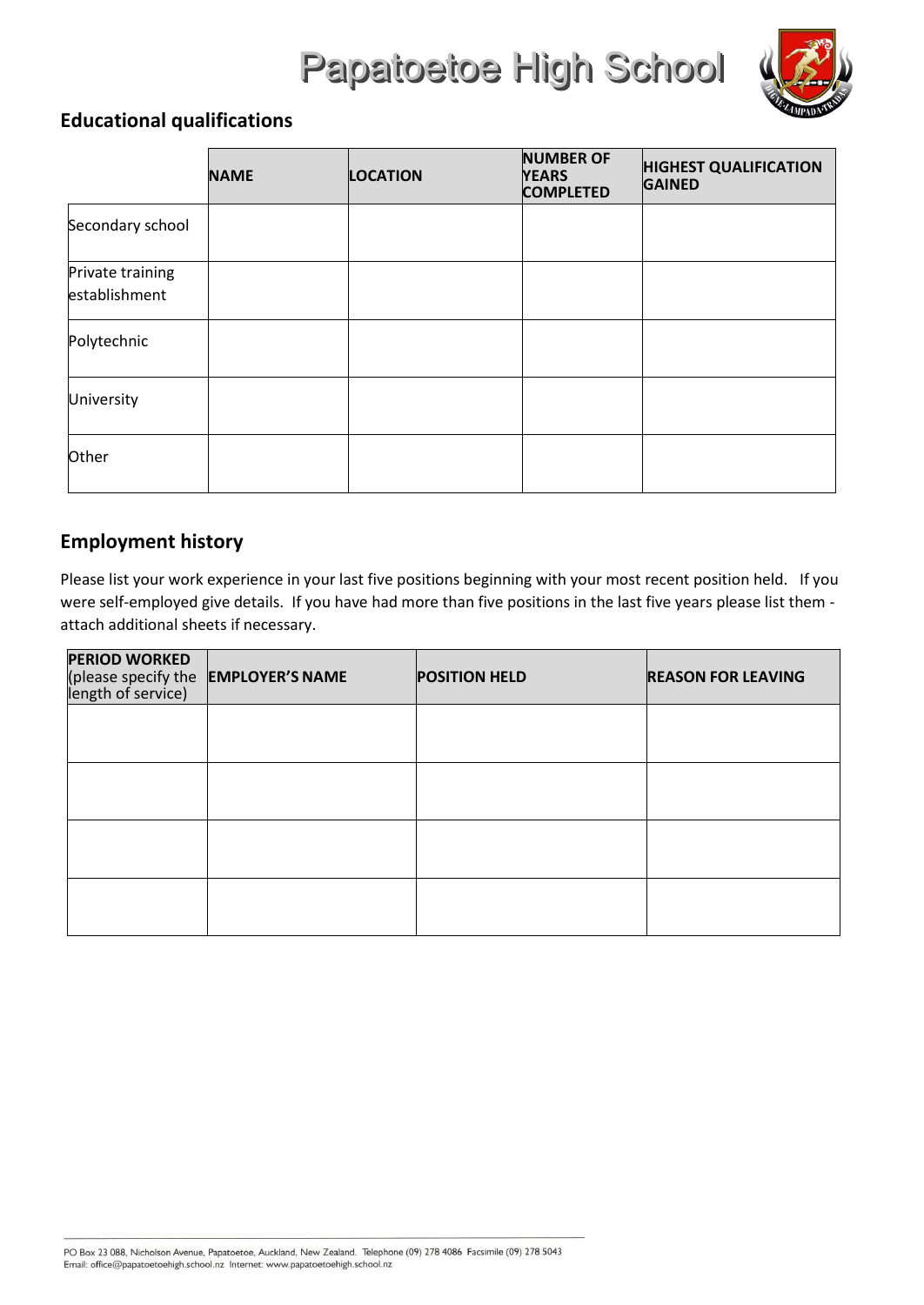

#### **REFEREES**

Please provide the names of three people who could act as referees for you. At least one of these people should be able to attest to your most recent work performance. *If you have included written referencesfrom people other than those recorded below, please note that we may contact the writers of these references*.

| <b>NAME</b> | <b>CONTACT DETAILS</b>   | <b>PHONE (LANDLINE</b> | <b>RELATIONSHIP</b> (eg |  |
|-------------|--------------------------|------------------------|-------------------------|--|
|             | <b>(ORGANISATION AND</b> | PREFERRED)             | EMPLOYER/PRINCIPAL      |  |
|             |                          |                        |                         |  |
|             |                          |                        |                         |  |
|             |                          |                        |                         |  |
|             |                          |                        |                         |  |
|             |                          |                        |                         |  |
|             |                          |                        |                         |  |
|             |                          |                        |                         |  |
|             |                          |                        |                         |  |
|             |                          |                        |                         |  |

#### **Authority to approach other referees**

| I authorise the Board, or nominated representative, to approach persons or the<br>Teachers Council, other than the referees whose names I have supplied,<br>to gather information related to my suitability for appointment to the position. | $Yes \quad No \quad$ |  |
|----------------------------------------------------------------------------------------------------------------------------------------------------------------------------------------------------------------------------------------------|----------------------|--|
| Lauthorise the Board, or nominated representative, permission to access any                                                                                                                                                                  |                      |  |

hated representative, permission to a information held by the Teachers Council, including matters under investigation, Yes  $\Box$  No to gather information related to my suitability for appointment to the position.

Signature: Date: Date: Date: Date: Date: Date: Date: Date: Date: Date: Date: Date: Date: Date: Date: Date: Date: Date: Date: Date: Date: Date: Date: Date: Date: Date: Date: Date: Date: Date: Date: Date: Date: Date: Date: D